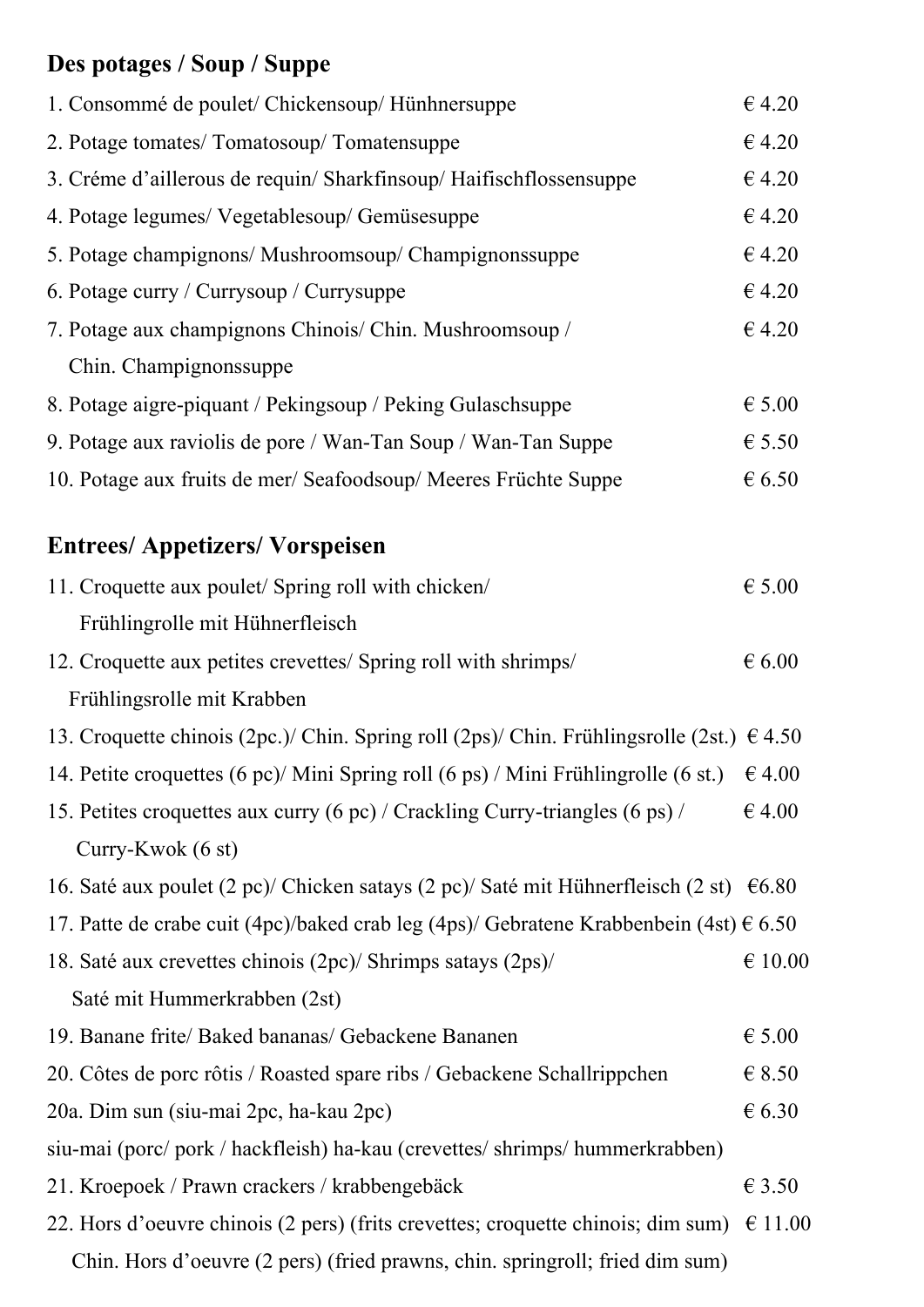Chin. Hors d'oeuvre (2 pers) (Geb. Hummerkrabben, Chin. Frühlingsrolle, Geb. Teigtaschen und süßsauer) 22a. Grenouille aux champignons et l'aill/ Fried frog legs with garlic/  $\epsilon$  10.00 Froschschenkeln mit Champignons und Knoblauch

#### **Riz sauté / Fried rice / Gebratener Reis**

| 23. Riz sauté / Fried rice / Gebratener Reis                                                    | $\epsilon$ 7.50  |
|-------------------------------------------------------------------------------------------------|------------------|
| 24. Riz sauté special / Fried rice special / Gebratener Reis                                    | € 13.00          |
| ( $\frac{1}{4}$ poulet et sate/ $\frac{1}{4}$ chicken and satay / $\frac{1}{4}$ huhn und saté)  |                  |
| 25. Riz sauté / Fried rice / Gebratener Reis                                                    | € 13.00          |
| (aux sate / with 3 chicken satays / mit 3 saté)                                                 |                  |
| 26. Riz sauté aux poulet et legumes / Fried rice with chicken and vegetables / $\epsilon$ 14.00 |                  |
| Gebratener Reis mit Hühnerfleisch und Gemüse                                                    |                  |
| 27. Riz sauté aux porc et legumes / Fried rice with pork and vegetables /                       | € 14.00          |
| Gebratener Reis mit Schweinefleisch und Gemüse                                                  |                  |
| 28. Riz sauté aux petites crevettes / Fried rice with shrimps/                                  | € 15.50          |
| Gebratener Reis mit Garnelen                                                                    |                  |
| 29. Riz sauté aux crevettes chinois / Fried rice with prawns/                                   | $\epsilon$ 18.80 |
| Gebratener Reis mit Hummerkrabben                                                               |                  |
| 30. Riz sauté Dynastie / Fried rice Dynastie / Gebratener Reis Dynastie                         | €18.00           |
| (porc roti, porc aigre-doux, saté et légumes) / (babi pangang, pork sweet-sour,                 |                  |
| satay and vegetables) / (Babi pangang, Schweinefleisch süßsauer, Saté und Gemüse)               |                  |
| 31. Riz sauté à la mode Yeung-Chow / Fried rice Yeung-Chow/                                     | € 14.00          |
| Gebratener Reis à la Yeung-Chow                                                                 |                  |

#### **Nouilles sauté/ Fried noodles dishes/ Nudeln**

| 32. Nouilles sauté/ Fried noodles / Nudeln                                                    | $\epsilon$ 7.50 |
|-----------------------------------------------------------------------------------------------|-----------------|
| 33. Nouilles sauté special / Fried noodles special / Gebratener Nudeln                        | € 13.00         |
| $\frac{1}{4}$ poulet et sate/ $\frac{1}{4}$ chicken and satay / $\frac{1}{4}$ huhn und saté)  |                 |
| 34. Nouilles sauté / Fried noodles / Gebratener Nudeln                                        | € 13.00         |
| (aux sate / with 3 chicken satays / mit 3 saté)                                               |                 |
| 35. Nouilles sauté aux poulet legumes/Fried noodles with chicken vegetables/ $\epsilon$ 14.00 |                 |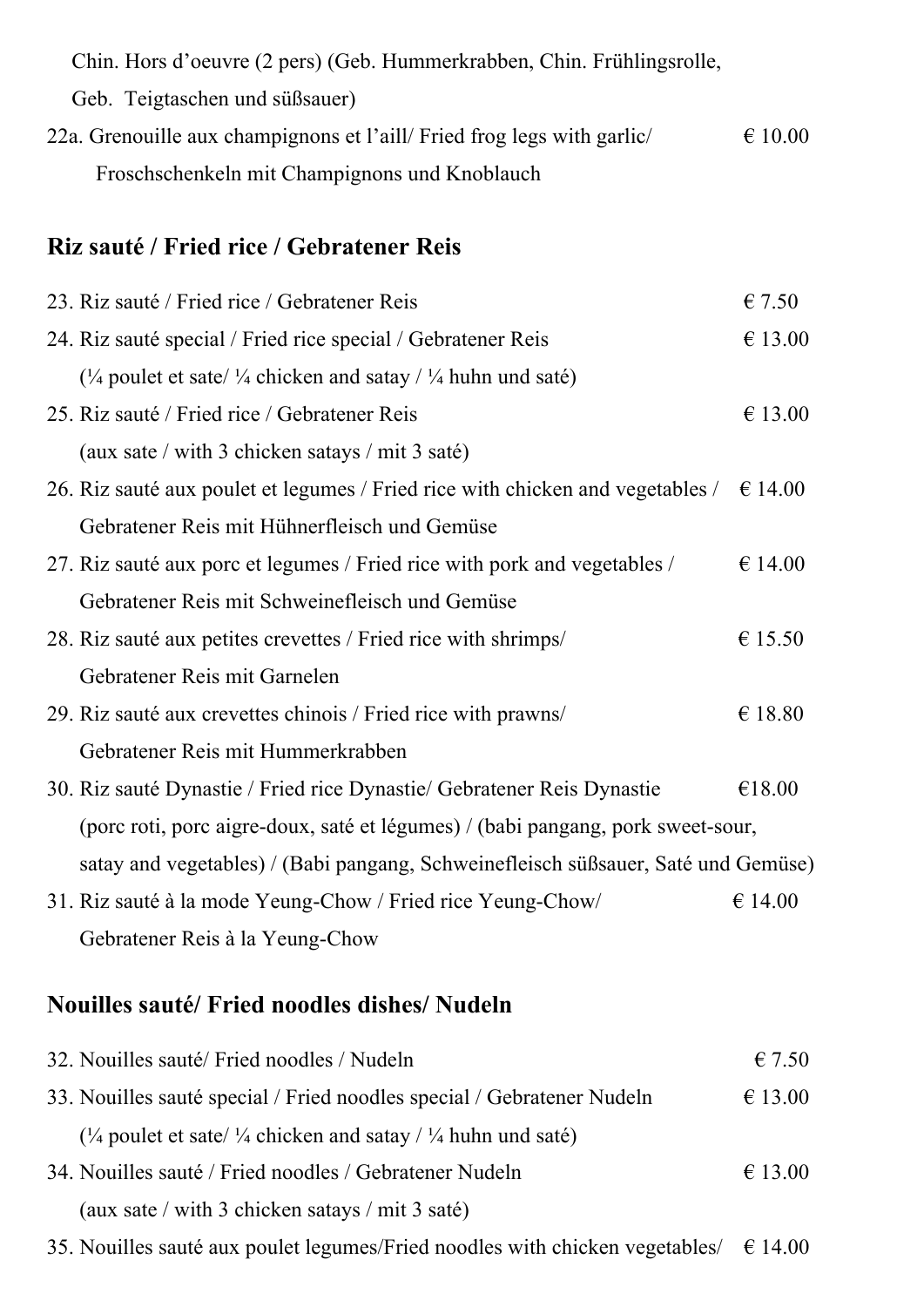Gebratener Nudeln mit Hühnerfleisch und Gemüse

| 36. Nouilles sauté aux porc et legumes/Fried noodles with pork and vegetables/ $\epsilon$ 14.00 |                  |
|-------------------------------------------------------------------------------------------------|------------------|
| Gebratener Nudeln mit Schweinefleisch und Gemüse                                                |                  |
| 37. Nouilles sauté aux petites crevettes / Fried noodles with shrimps/                          | € 15.50          |
| Gebratener Nudeln mit Garnelen                                                                  |                  |
| 38. Nouilles sauté aux crevettes chinois / Fried noodles with prawns/                           | $\epsilon$ 18.80 |
| Gebratener Nudeln mit Hummerkrabben                                                             |                  |
| 39. Nouilles sauté Dynastie / Fried noodles Dynastie / Nudeln Dynastie                          | €18.00           |
| (porc roti, porc aigre-doux, saté et légumes) / (babi pangang, pork sweet-sour,                 |                  |
| satay and vegetables) / (Babi pangang, Schweinefleisch süßsauer, Saté und Gemüse)               |                  |
| 40. Nouilles Chinois Yeung-Chow / Chinese noodles Yeung-Chow/                                   | € 15.50          |
| Chin. Nudeln à la Yeung-Chow                                                                    |                  |
| 41. Nouilles Ch. boeuf / Ch. noodles beef / Chin. Nudeln mit Rindfleisch                        | €16.00           |
| 42. Nouilles Chinois aux crevettes Chinois / Ch. noodles with prawn /                           | $\epsilon$ 19.00 |
| Chin. Nudeln mit Hummerkrabben                                                                  |                  |

#### **Plats aux légumes/ Vegetable dishes/ Gemüse mit Reis**

| 43. Tjap Tjoy aux poulet / Chop-suey chicken/ Chop-suey mit Hühnerfleisch                 | € 12.50          |
|-------------------------------------------------------------------------------------------|------------------|
| 43a. Tjap Tjoy aux porc / Chop-suey pork/ Chop-suey mit Schweinefleisch                   | € 12.50          |
| 44. Tjap Tjoy aux boeuf / Chop-suey with beef / Chop-suey mit Rindfleisch                 | €15.00           |
| 45. Tjap Tjoy aux crevettes chinois / Chop-suey with prawns/                              | $\epsilon$ 18.50 |
| Chop-suey mit Hummerkrabben                                                               |                  |
| 46. Tiap Tioy special / Chop-suey special/ Chop-suey special                              | $\epsilon$ 15.00 |
| 47. Légumes fraîches aux poulet/mixed vegetable with chicken/ Gemüse mit $\epsilon$ 13.00 |                  |
| Hühnerfleisch                                                                             |                  |
| 47a. Légumes fraîches aux porc/mixed vegetable with pork/Gemüse mit                       | € 13.00          |
| Schweinefleisch                                                                           |                  |
| 48. Légumes fraîches aux crevettes/ mixed vegetable with prawns/ Gemüse                   | € 18.50          |
| mit Hummerkrabben                                                                         |                  |
| 49. Brocoli avec boeuf Broccoli with beef Brokkoli mit Rindfleisch                        | € 16.00          |
| 50. Brocoli avec crevettes/ Broccoli with prawns/ Brokkoli mit Garnelen                   | € 18.50          |

### **Plats omelette/ egg/ Foe Young Hai**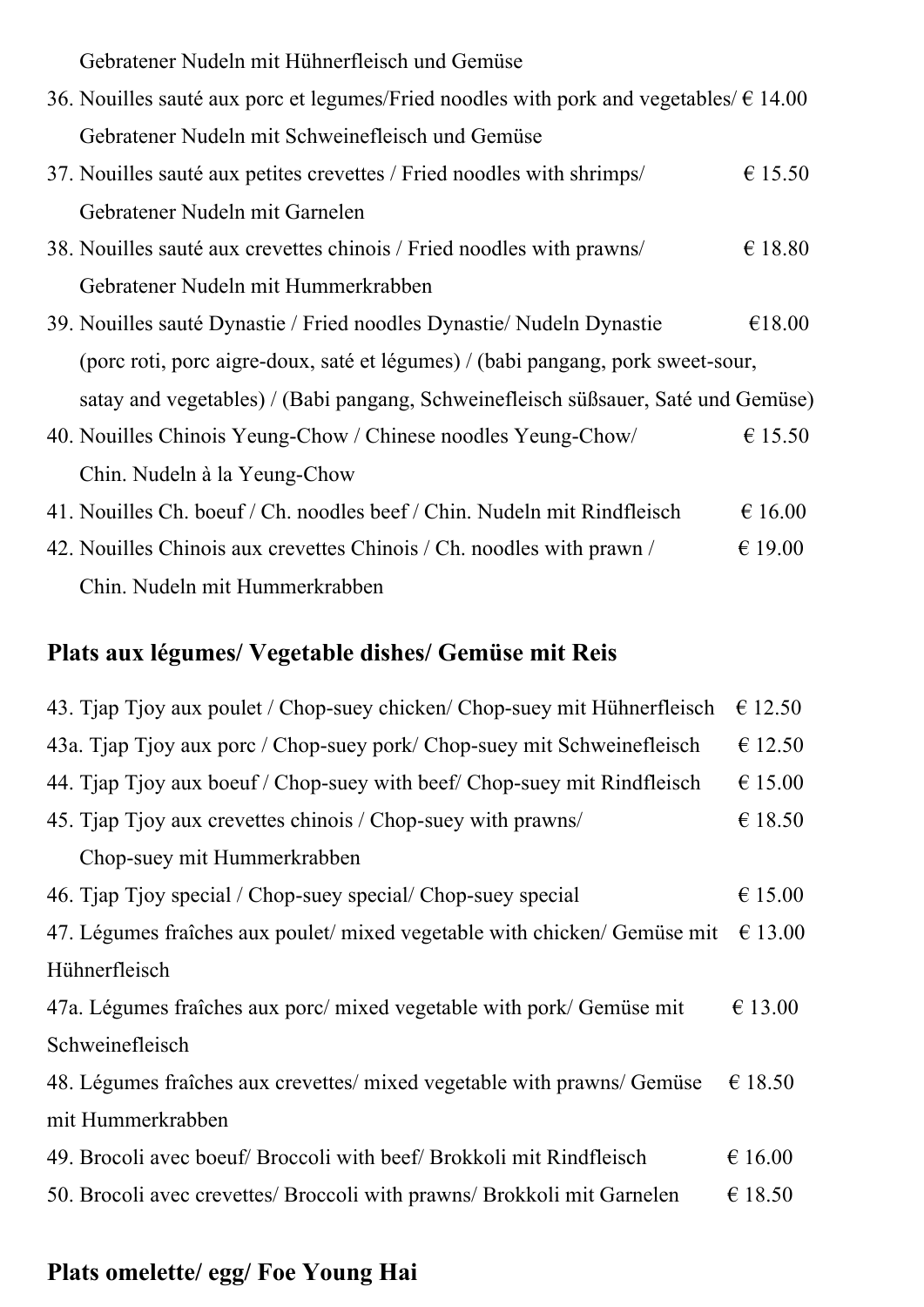| 51. Omelette chinois aux poulet / with chicken/ mit Hühnerfleisch   | $\epsilon$ 12.50 |
|---------------------------------------------------------------------|------------------|
| 52. Omelette chinois aux crevettes / with prawns/ mit Hummerkrabben | $\in$ 18.30      |
| 53. Omelette chinois aux crabes/ with crab/ mit Krabben             | $\epsilon$ 17.50 |

## **Plats poulet/ Chicken dishes / Hühnerfleisch**

| € 13.00                                                                                       |
|-----------------------------------------------------------------------------------------------|
| 55. Poulet sauce piquante/ Chicken spicy sauce/ Hühnerfleisch scharfe soße $\epsilon$ 13.00   |
| € 13.00                                                                                       |
| € 13.00                                                                                       |
|                                                                                               |
| € 13.00                                                                                       |
|                                                                                               |
| € 13.00                                                                                       |
| 60. Poulet sauté aigre-doux / Sweet&sour chicken/ Hühnerfleisch süß-sauer $\epsilon$ 13.00    |
| 61. Filets de poulet sauce tomates / Fried chicken fillets with tomato sauce $\ell \in 14.00$ |
|                                                                                               |
| € 13.00                                                                                       |
|                                                                                               |
|                                                                                               |

### **Plats canard/ Duck dishes / Ente**

| 63. Canard rôti aux ananas/ Roasted duck with pinapple/         | $\epsilon$ 17.50 |
|-----------------------------------------------------------------|------------------|
| Gebackene Ente mit Ananas                                       |                  |
| 64. Canard rôti cantonaise/ Roasted duck cantonese style/       | € 17.50          |
| Gebackene Ente auf Cantonesische weise                          |                  |
| 65. Canard rôti champignons chinois / Roasted duck with chinese | $\epsilon$ 17.50 |
| mushrooms/ Gebackene Ente mit chin. Champignons                 |                  |

#### **Plats viandes de porc/ Pork dishes/ Schweinerfleisch**

| 66. Porc curry/ Pork curry / Schweinerfleisch curry                                        | $\epsilon$ 13.00 |
|--------------------------------------------------------------------------------------------|------------------|
| 67. Porc sauce piquante/ Pork chilli sauce/ Schweinerfleisch scharfe soße $\epsilon$ 13.00 |                  |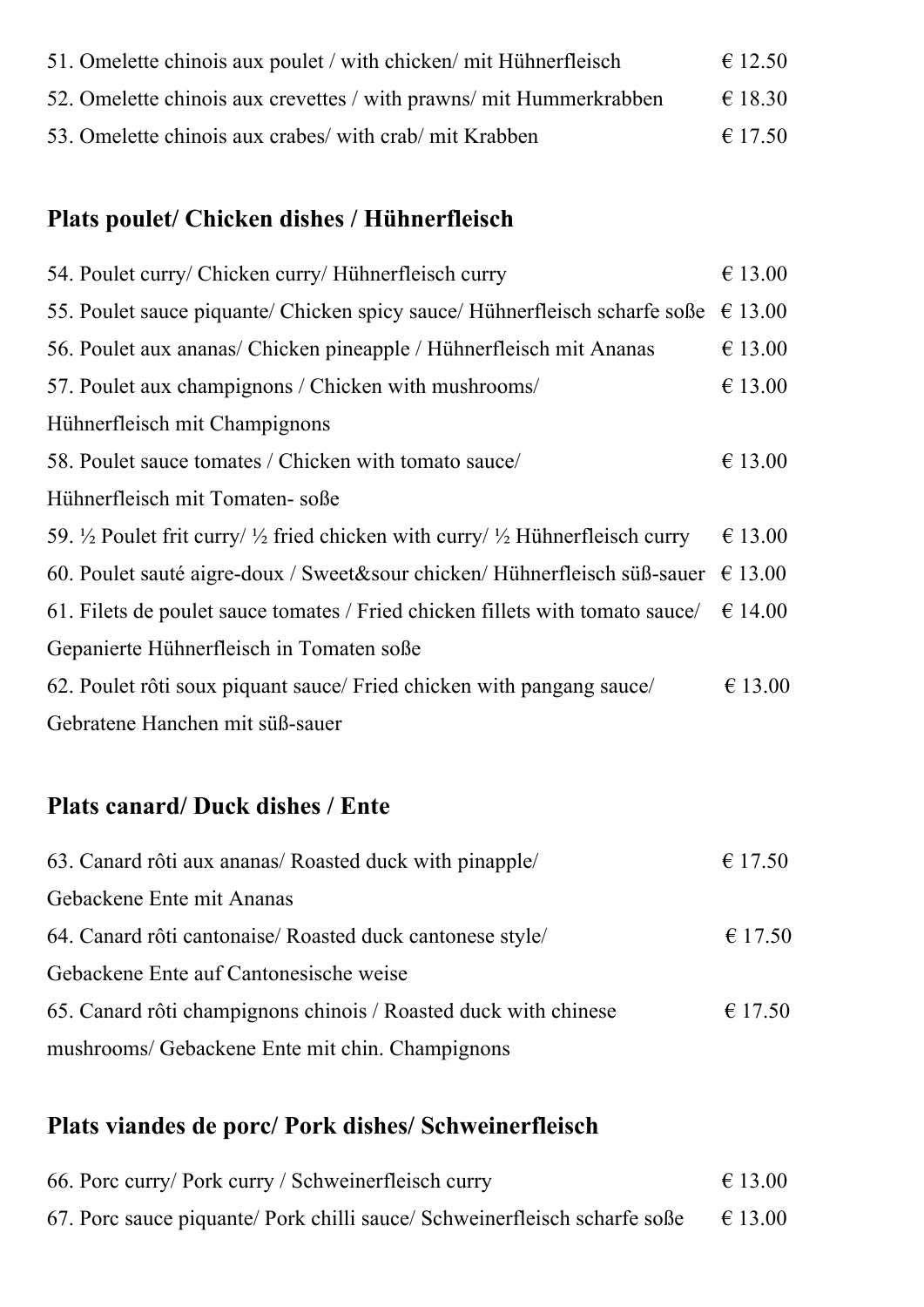| 68. Porc aux champignons / Pork with mushrooms/                                | € 13.00          |
|--------------------------------------------------------------------------------|------------------|
| Schweinerfleisch mit champignons                                               |                  |
| 69. Porc aux ananas/ Pork with pinapple/ Schweinerfleisch mit Ananas           | € 13.00          |
| 70. Koe Lo Yuk (Côtes de porc rôti aigre-doux/                                 | €13.00           |
| fried pork sweet&sour gep. Schweinefleish auf süß-sauer)                       |                  |
| 71. Babi pangang (Porc rôti sauce doux-piquante                                | € 15.00          |
| fried pork chilli sauce/ gep. Schweinerfleisch süß scharfe soße)               |                  |
| 72. Tsa Siu (porc rôti à la Cantonaise / Cha Sieuw (roasted pork Cantonese     | $\epsilon$ 15.00 |
| style) / Gebackenes Schweinefleisch                                            |                  |
| 73. Côte de porc rôtis sauce doux-piquant/ Roasted spare ribs Cantonese        | €15.00           |
| style/ Schallrippchen mit süß-sauer                                            |                  |
| 73a. Côte de porc rôtis aux onions et ail/ spare ribs chilli sauce and garlic/ | €16.00           |
| Schallrippchen auf Sechuan-weiße scharf                                        |                  |

#### **Plats filet boeuf/ Sliced beefdishes/ Rindfleisch**

| 74. Boeuf curry / Sliced beef curry sauce / Rindfleisch in curry soße                          | €15.50           |
|------------------------------------------------------------------------------------------------|------------------|
| 75. Boeuf piquant sauce / Sliced beef chilli sauce/ Rindfleisch scharfer soße $\epsilon$ 15.50 |                  |
| 76. Boeuf aux champignons chinois / Sliced beef with chin.                                     | € 16.00          |
| mushrooms/ Rindfleisch mit Chin. Champignons                                                   |                  |
| 77. Boeuf sauce haricots noir / Sliced beef blackbean sauce                                    | $\epsilon$ 16.00 |
| Rindfleisch in schwarzer Bohnen soße                                                           |                  |
| 77a. Boeuf aux légumes/ Sliced beef vegetables/ Rindfleisch mit Gemüse                         | € 15.50          |

### **Plats crevettes et poisson/ prawn and fish dishes/ Hummerkrabben und Fisch**

| 78. Crevettes curry/ Prawns curry/ Hummerkrabben curry                    | €18.50           |
|---------------------------------------------------------------------------|------------------|
| 79. Crevettes sauce tomates/ Prawns tomato sauce/                         | € 18.50          |
| Hummerkrabben tomaten soße                                                |                  |
| 80. Crevettes aux champignons / Prawns with mushrooms/                    | € 18.50          |
| Hummerkrabben mit champignons                                             |                  |
| 81. Crevettes frits sauce aigre-doux/fried prawns with sweet chilli sauce | $\epsilon$ 18.00 |
| Hummerkrabben mit süß sauer soße)                                         |                  |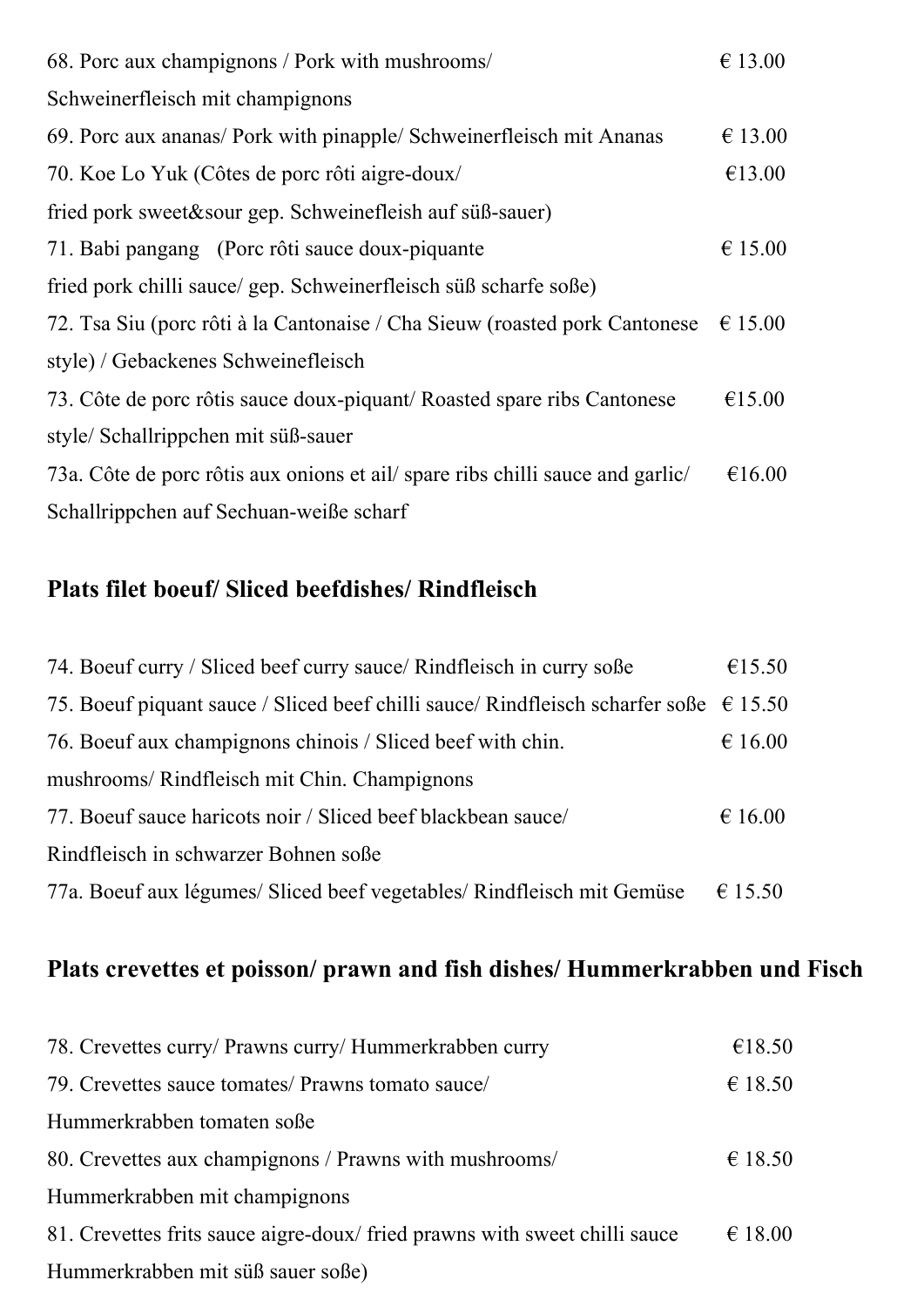| 82. Crevettes sautées aux oignons et ail/Prawns with onions and mushrooms/ $\epsilon$ 18.50 |         |
|---------------------------------------------------------------------------------------------|---------|
| Hummerkrabben mit Zwiebeln und Knoblauch                                                    |         |
| 83. Seul sauté aux aux oignons et ail/Sole with onions and mushrooms/                       | €18.00  |
| Geb. Sohl mit Zwiebeln und Knoblauch                                                        |         |
| 84. Filet sole sauté curry/ Fried fish fillet curry/ Geb Fischfillet curry                  | € 15.50 |
| 85. Filet sole sauté sauce aigre-doux / Fried fish fillet sweet sour sacue/                 | € 15.50 |
| Geb Fischfillet in süß sauer soße                                                           |         |
| 86. Sang Kwak                                                                               | €18.80  |
| (Filet sole aux petites crevettes à la créme piquant)                                       |         |
| (Sole fillet rolls with shrimps and crab in spicy cream sauce)                              |         |
| (Seezungengilet mit Garnelen und Krabben in einer creme soße)                               |         |
| 87. Calamars frits sauce aigre-doux/ Fried squid with sweet chilli sauce/                   | € 15.50 |
| Geb. Tintenfische mit süß sauer soße                                                        |         |
| 87a. Calamars aux légumes/ Squid with vegetables/ Tintefisch mit Gemüse                     | € 15.50 |
| 88. Grenouille aux champignons et ail/ Fried frog legs with garlic/                         | €18.80  |
| Froschschenkeln mit Champignons und Knoblauch                                               |         |

#### **Plats vermicelles de riz/ Rice noodles dishes/ Reisnudel**

| 89. Vermicelles de riz aux poulet / Rice noodles with chicken/                                          | € 14.00 |
|---------------------------------------------------------------------------------------------------------|---------|
| Reisnudeln mit Hühnerfleisch                                                                            |         |
| 89a. Vermicelles de riz aux porc / Rice noodles with pork/                                              | € 14.00 |
| Reisnudeln mit Schweinefleisch                                                                          |         |
| 90. Vermicelles de riz aux boeuf / Rice noodles with beef                                               | € 16.00 |
| Reisnudeln mit Rindfleisch                                                                              |         |
| 91. Vermicelles de riz aux crevettes / Rice noodles with prawns/                                        | € 18.50 |
| Reisnudeln mit Hummerkrabben                                                                            |         |
| 92. Vermicelles de riz Singapore (cha siew, curry) / Rice noodles Singapore $\epsilon$ 15.50            |         |
| (cha siew and curry) / Reisnudeln Singapur (scheweinefleich, curry)                                     |         |
| 93. Vermicelles riz special / Rice noodles special / Reisnudel special                                  | € 15.50 |
| ( $\frac{1}{4}$ poulet et 1 sate/ $\frac{1}{4}$ chicken and 1 satay / $\frac{1}{4}$ hänchen und 1 saté) |         |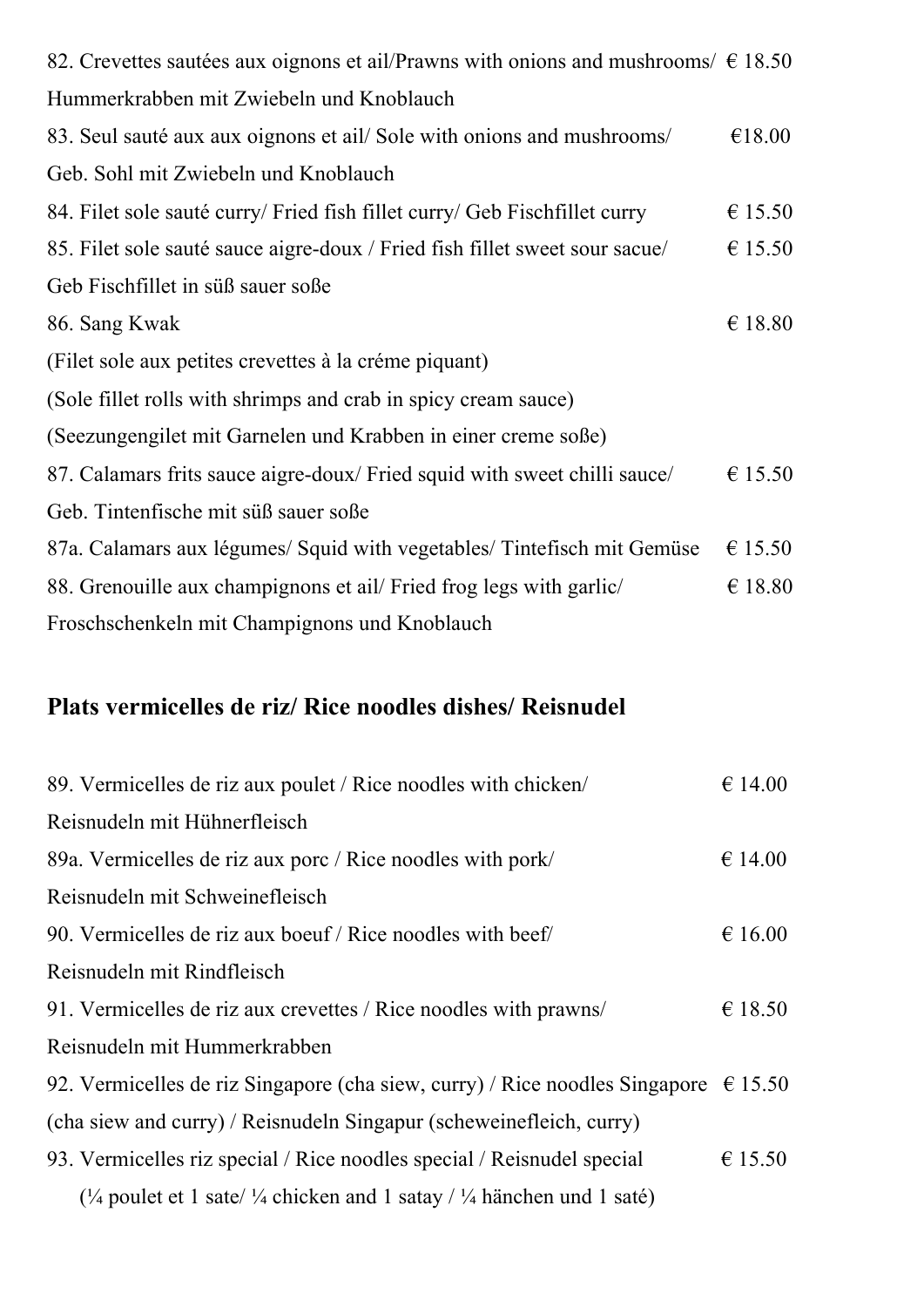| 94. Riz blanc/ White rice/ weißer Reis                  | $\epsilon$ 4.00 |
|---------------------------------------------------------|-----------------|
| 95. Nasi (Riz sauté/Fried rice / Gebratener Reis)       | 64.50           |
| 96. Bami (Nouilles sauté/Fried noodles/Nudeln)          | 64.50           |
| 97. Mihoen (Vermicelles de riz/Rice noodles/Reisnudeln) | $\epsilon$ 6.00 |
| 98. Pommes frietes/ French fries/ Frietes               | $\epsilon$ 3.50 |
| 99. Atjar                                               | $\epsilon$ 3.00 |
| 100. Sauce/ Sauce/ Soße                                 | $\epsilon$ 3.00 |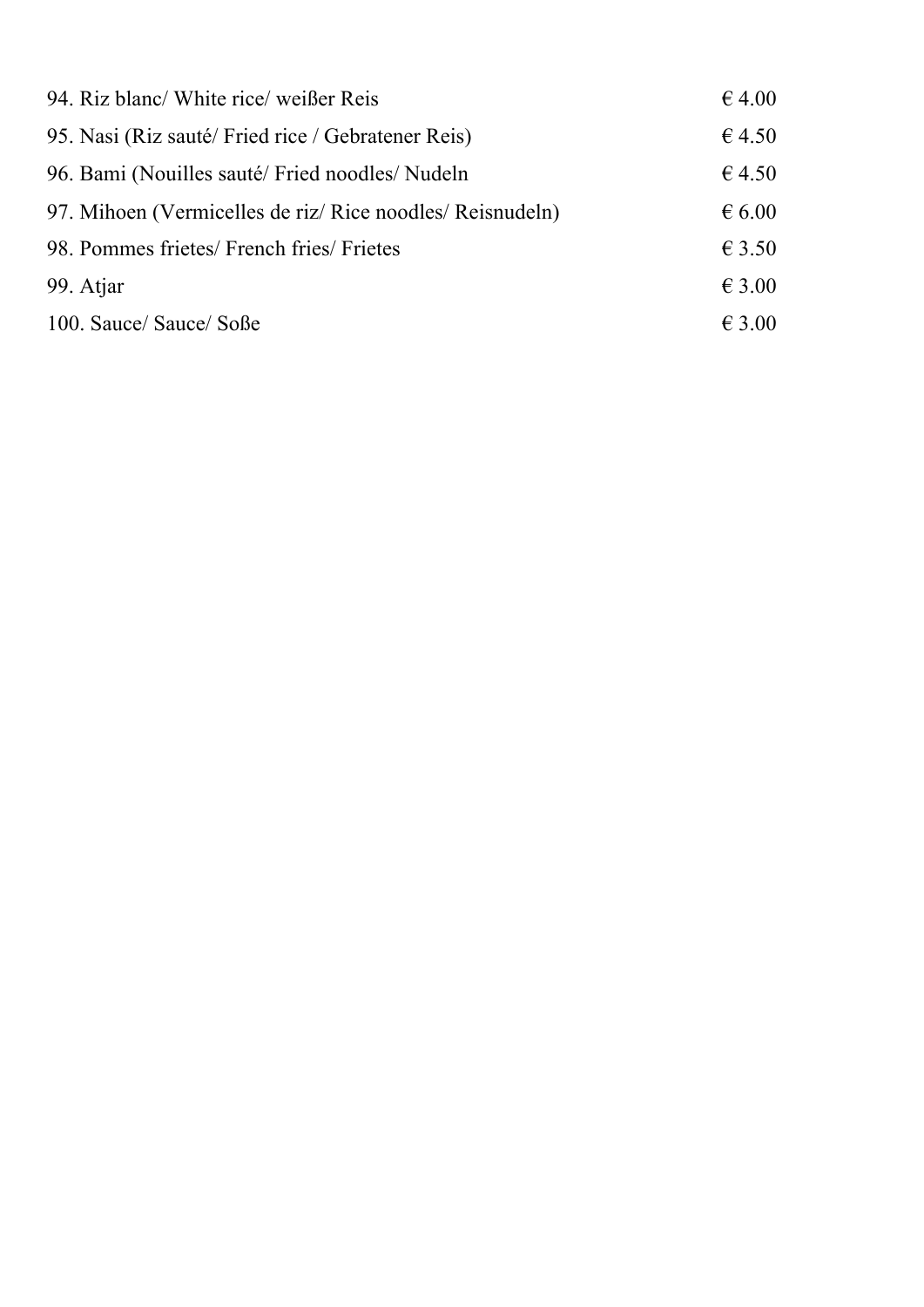# **Végétarien/Vegetarian/Vegetarier**

| 101. Tjap Tjoy/ Chop-suey/Chop-suey                                       | € 10.50          |
|---------------------------------------------------------------------------|------------------|
| 102. Chinois légumes/ Chinese vegetables/ Chin. Gemüse                    | €10.80           |
| 103. To fu avec légumes/ Tau-fu with vegetables/ Soja-Cakes mit Gemüse    | € 11.50          |
| 104. Omelette chinois/ Egg foo young/ Foe Young Hai                       | € 10.50          |
| 105. Légumes à la sauce curry/Vegetables curry sauce/Gemüse in curry-soße | $\epsilon$ 11.20 |
| 106. Gado-Gado                                                            | € 11.70          |
| 107. Vermicelles de riz/Rice noodles / Reisnudeln                         | $\epsilon$ 11.00 |
| 108. Nouilles chinois/ Chinese Noodles/ Chin. Nudeln                      | € 11.50          |

# **Spéciales plats/ Special dishes/ Spezialitäten**

| 109. Kantonese Koe Lo Yuk<br>(Porc à la aigre-doux/Pork sweet&sour/Schweinefleish auf Cantonesisch)                                                                               | € 14.50          |
|-----------------------------------------------------------------------------------------------------------------------------------------------------------------------------------|------------------|
| 110. King Do Kwak<br>(côte levées avec kingdo sauce/Spare ribs kingdo sauce/Schallrippchen in kingdo soße)                                                                        | € 15.50          |
| 111. Poulet aux oignons et ail/ Chicken with garlic, onions and mushrooms/<br>Hühnerfleisch mit knoblauch, scharf                                                                 | € 14.50          |
| 112. Poulet noix de cajou/ Chicken kongpo sauce/Hühnerfleisch in kongpo soße $\epsilon$ 14.50                                                                                     |                  |
| 113. Boeuf sauté aux poivrons noir/ Beef black pepper sauce/Rindfleisch mit<br>schwarze Bohnen-soße                                                                               | $\epsilon$ 16.00 |
| 114. Nid d'oiseau/Birds nest/Vogelnest<br>(crevettes, poulet et porc aux nix de cajou/prawns, meat, chicken and cashew nuts/<br>Hummerkrabben, Hühner-Schweinefleisch und Gemüse) | $\epsilon$ 18.00 |
| 115. Crevettes aux noix de cajou/ Prawns in kongpo sauce/ Hühnerfleisch in<br>kongpo-soße                                                                                         | €18.50           |
| 117. Poulet à la sauce aux haricots noir/ Chicken with blackbean sauce/<br>Hühnerfleisch in schwarzer Bohnen-soße                                                                 | € 14.50          |
| 120. Happy family                                                                                                                                                                 | € 18.50          |